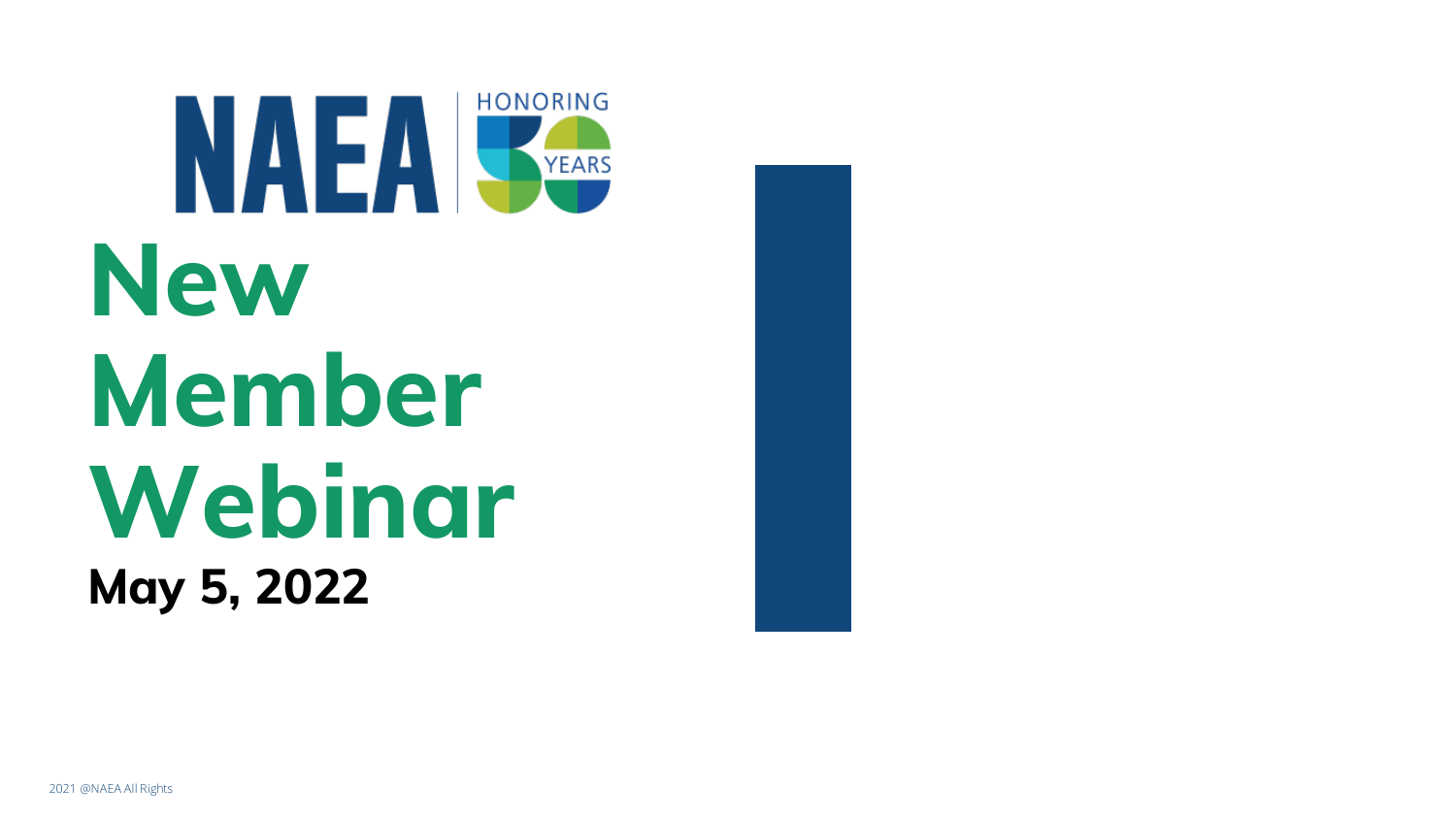### Welcome

NAEA Staff Allison Tune, Membership Manager Kelli Comegys, Director of Membership Keely Daugherty, Manager of Educations & Events Membership Committee Bernadette Antonelli, EA, Chair Krystal Ancar, EA Catherine Bostock-Hudy, EA Marilyn Brodeur, EA Julia Harvey, EA



### NAEA Board of Directors Cynthia Leachmoore, EA, President Elect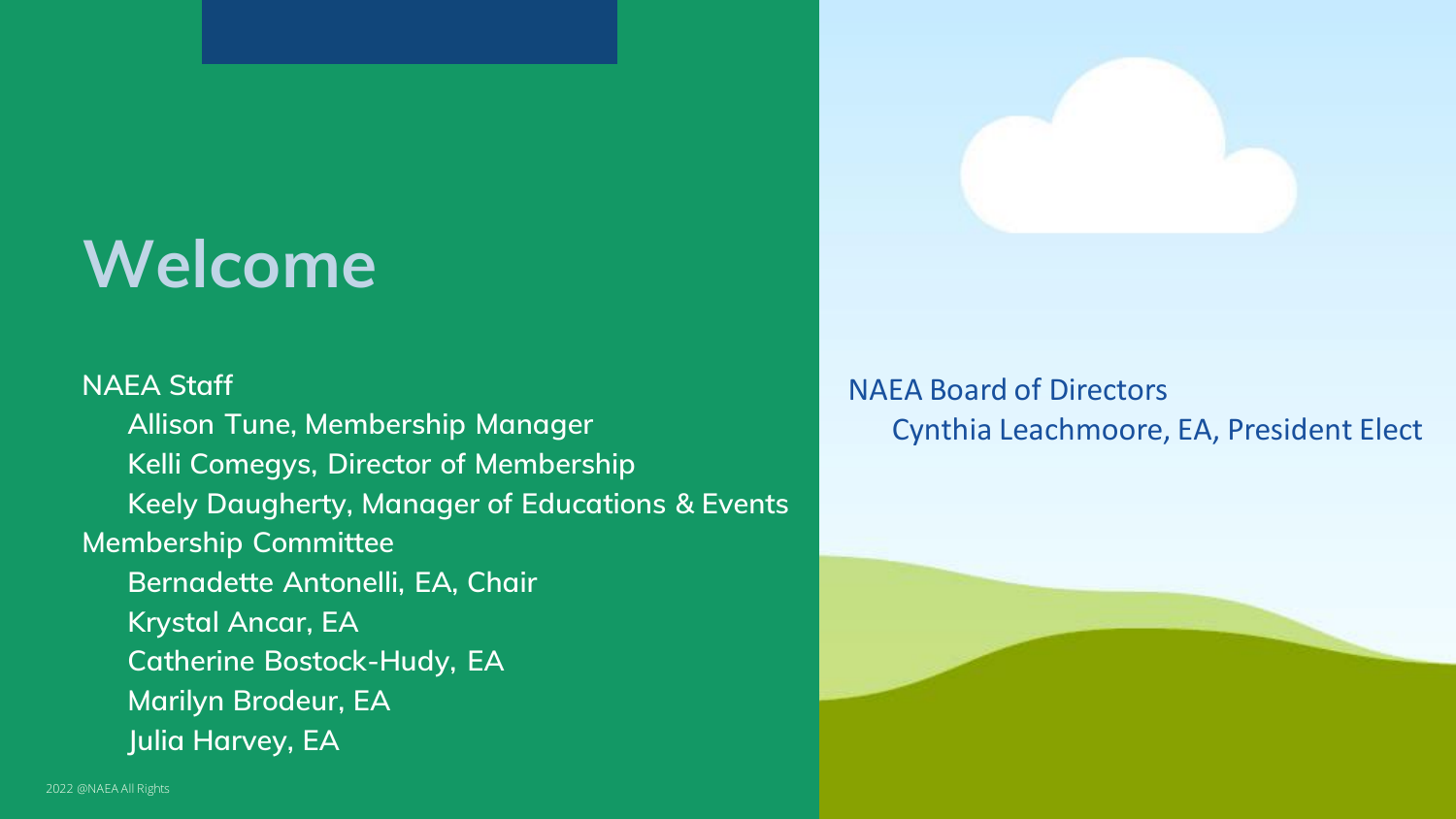### Navigating the NAEA **Website NAEA** > Mational Association **About NAEA**

To view your membership term information or to renew your membership, select Subscriptions from the menu on the left. To renew, select the Renew link in the Membership Item from the Subscriptions page.

[Member Profile](https://naea.force.com/s/)

**NAEA PAC Continuing Education Member WebBoard Member Benefits/Discounts** Store **Events** 

| <b>Subscriptions</b>           | è۳              |
|--------------------------------|-----------------|
|                                |                 |
| mbership                       | Manage<br>Renew |
| 4/2021                         |                 |
| /2022                          |                 |
| (former CA / None)             |                 |
| <b>JAEA Regular Membership</b> |                 |

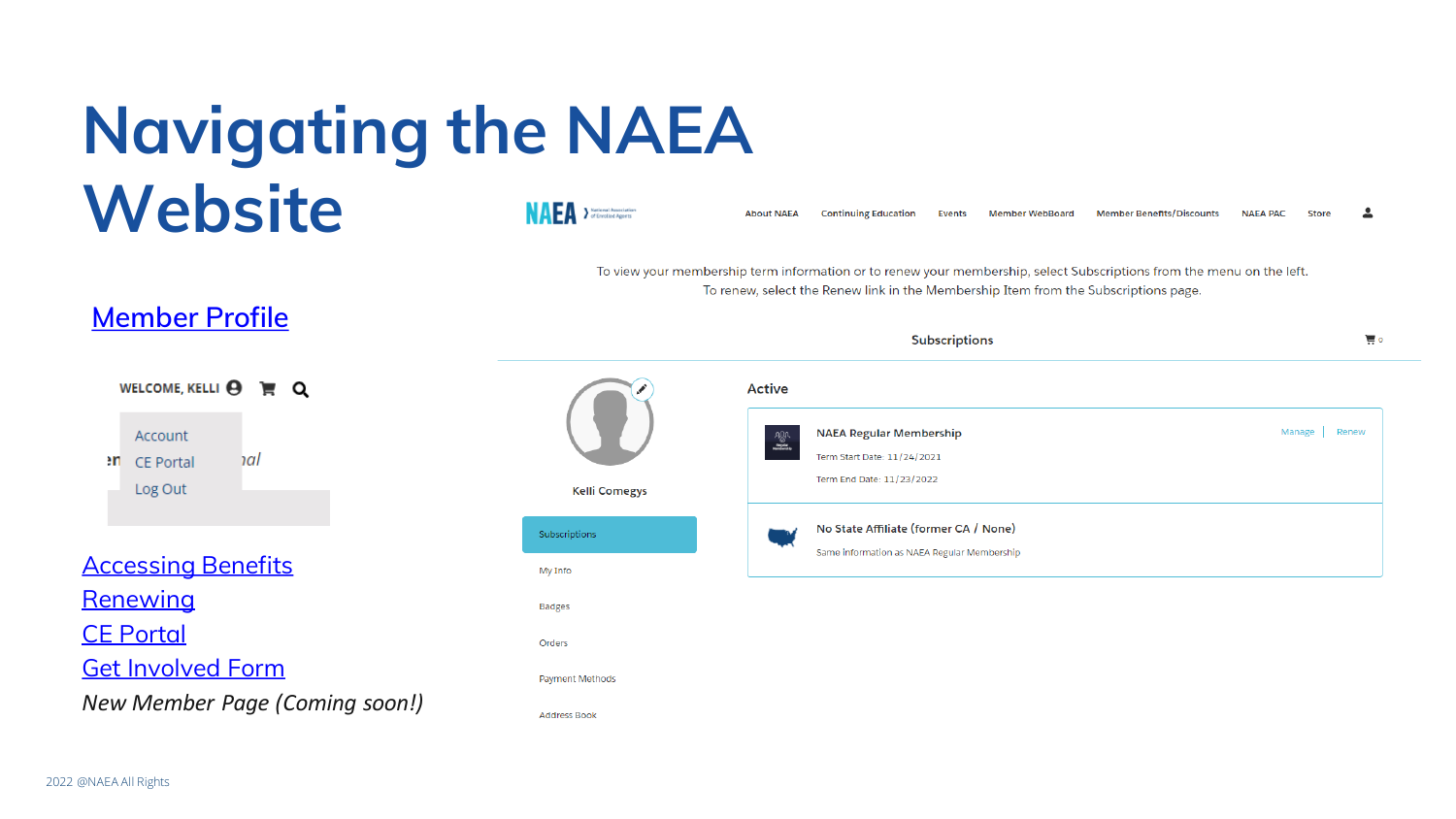### Free Monthly Member Webinars

Members get access to monthly webinars for

# Continuing networking and CE! Education

Your one stop shop for continuing education needs no matter your expertise level or learning style.

### On-Demand Library

The NAEA Continuing Education Portal offers a wide variety of education topics at every learning level.

#### Live Events

Come meet NAEA in person at a live event! Network, learn, and engage with your peers and colleagues at an upcoming NAEA event.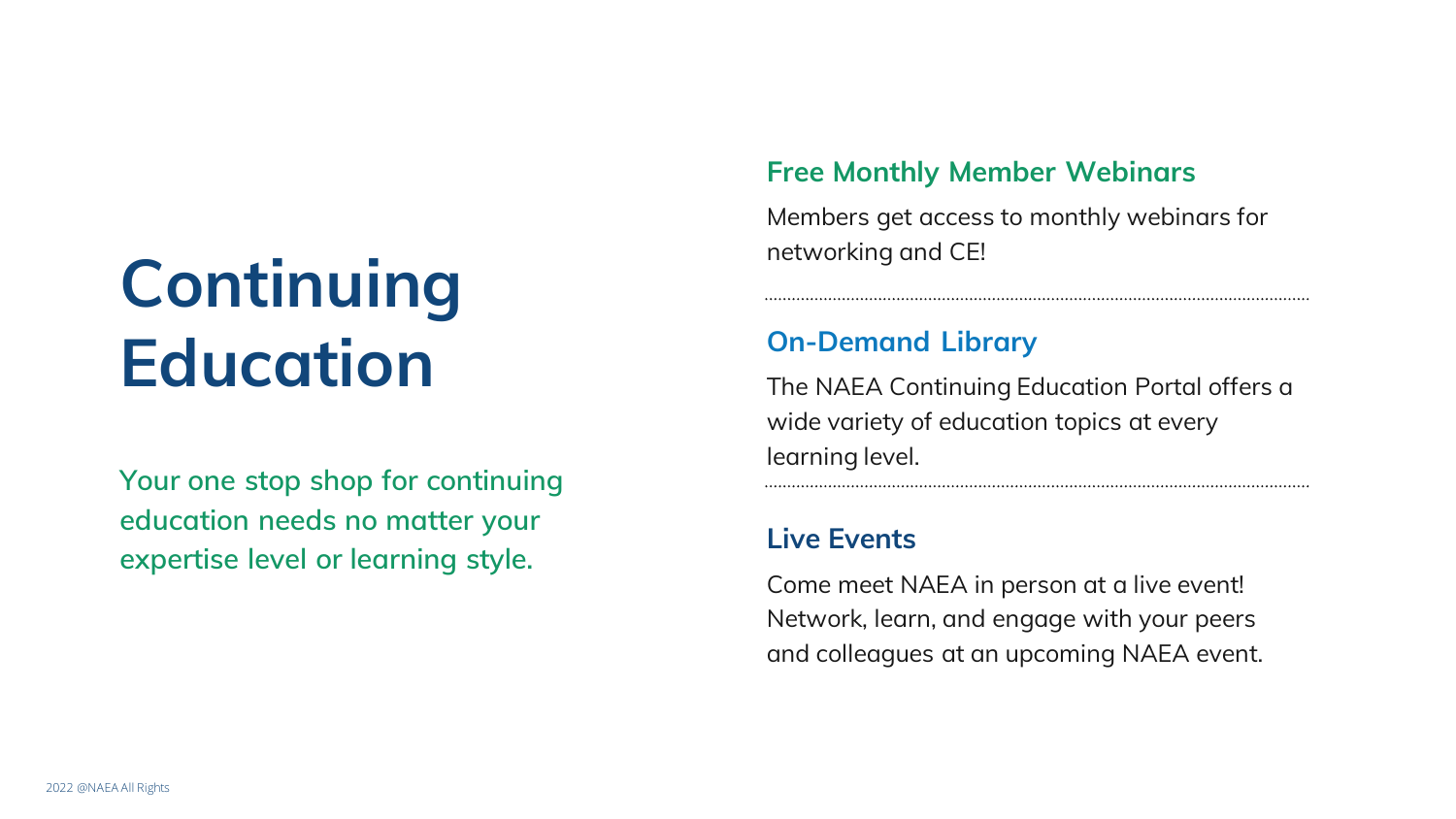National Association

### **Continuing Education**

**NAEA** 

### 00000

#### **Welcome to the NAEA Continuing Education Portal**

Our virtual offerings allow you to learn at your own pace on your own schedule without the cost of travel and travelrelated expenses. You will earn valuable CE credits at your convenience. We offer a wide array of webinars, online study courses (both self-study and facilitated) and EA Journal education to meet you where you are. Our virtual offerings include timely content offered in a convenient format for the busiest tax professional.

Search by the categories below to access our content.



Search by the categories below to access our Surgent partner content.

**Income Tax School Tax Experts Corner** 

Please click here for Continuing Education Portal FAQs.

# Continuing Education Portal

www.pathlms.com/naea

Our virtual offerings allow you to learn at your own pace on your own schedule without the cost of travel and travel-related expenses. You will earn valuable CE credits at your convenience. Our virtual offerings include timely content offered in a convenient format for the busiest tax professional.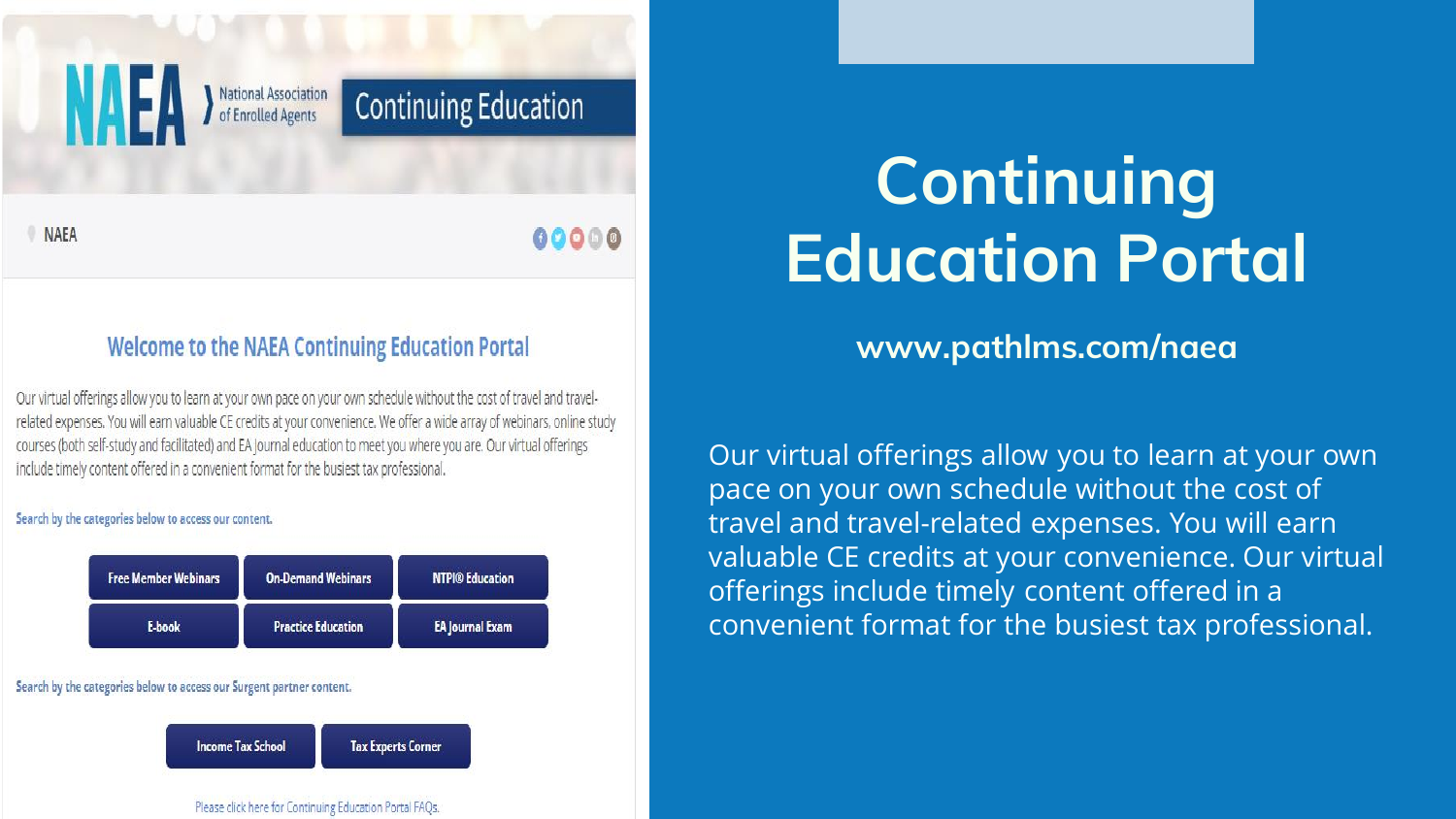## Continuing Education

Find out about upcoming NAEA events from the NAEA calendar

2022 @NAEA All Rights

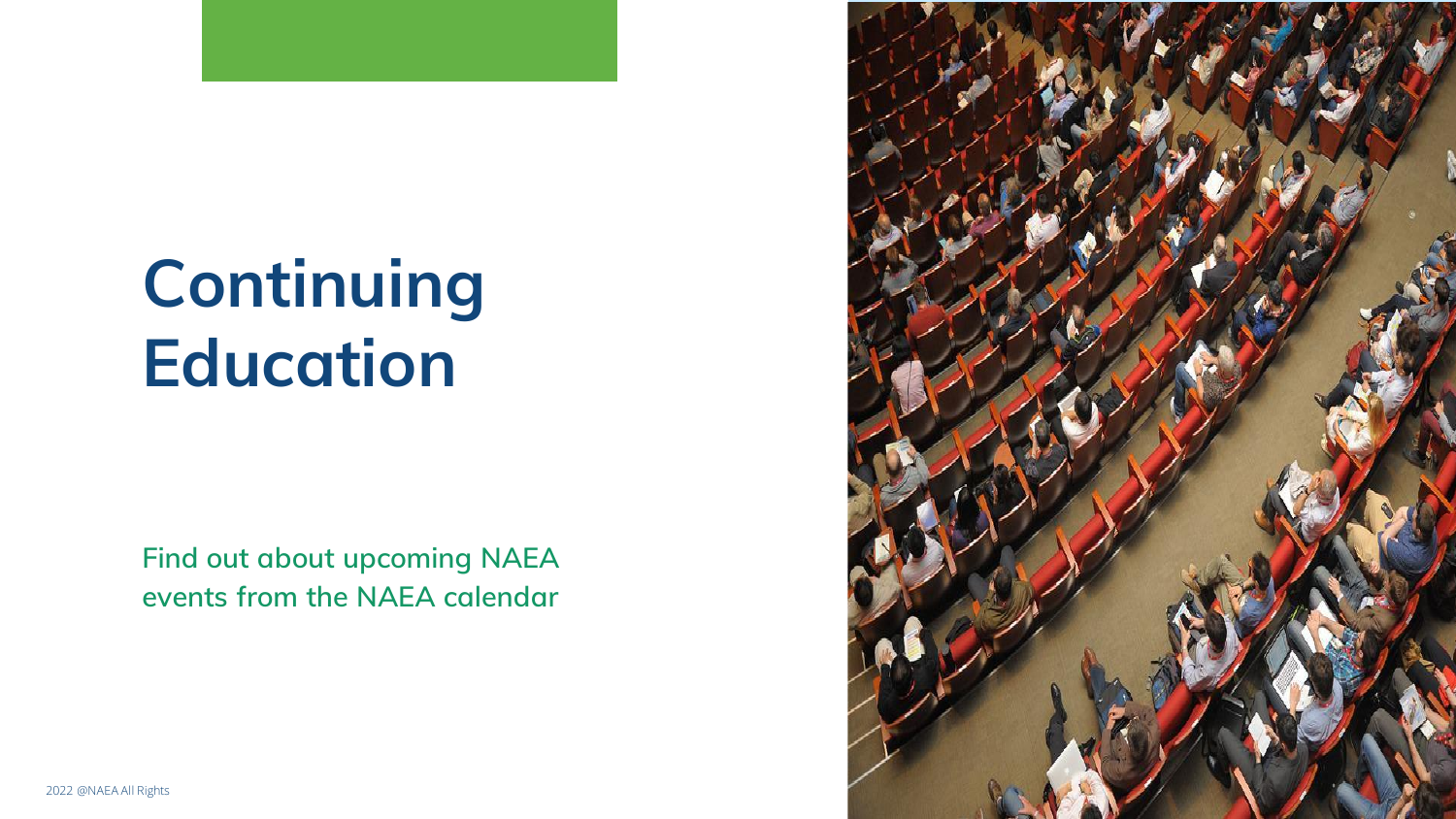# Continuing Education

Surgent Tax Talk Today Wolters Kluwer **NARSSA** 

Educations Partners

2022 @NAEA All Rights

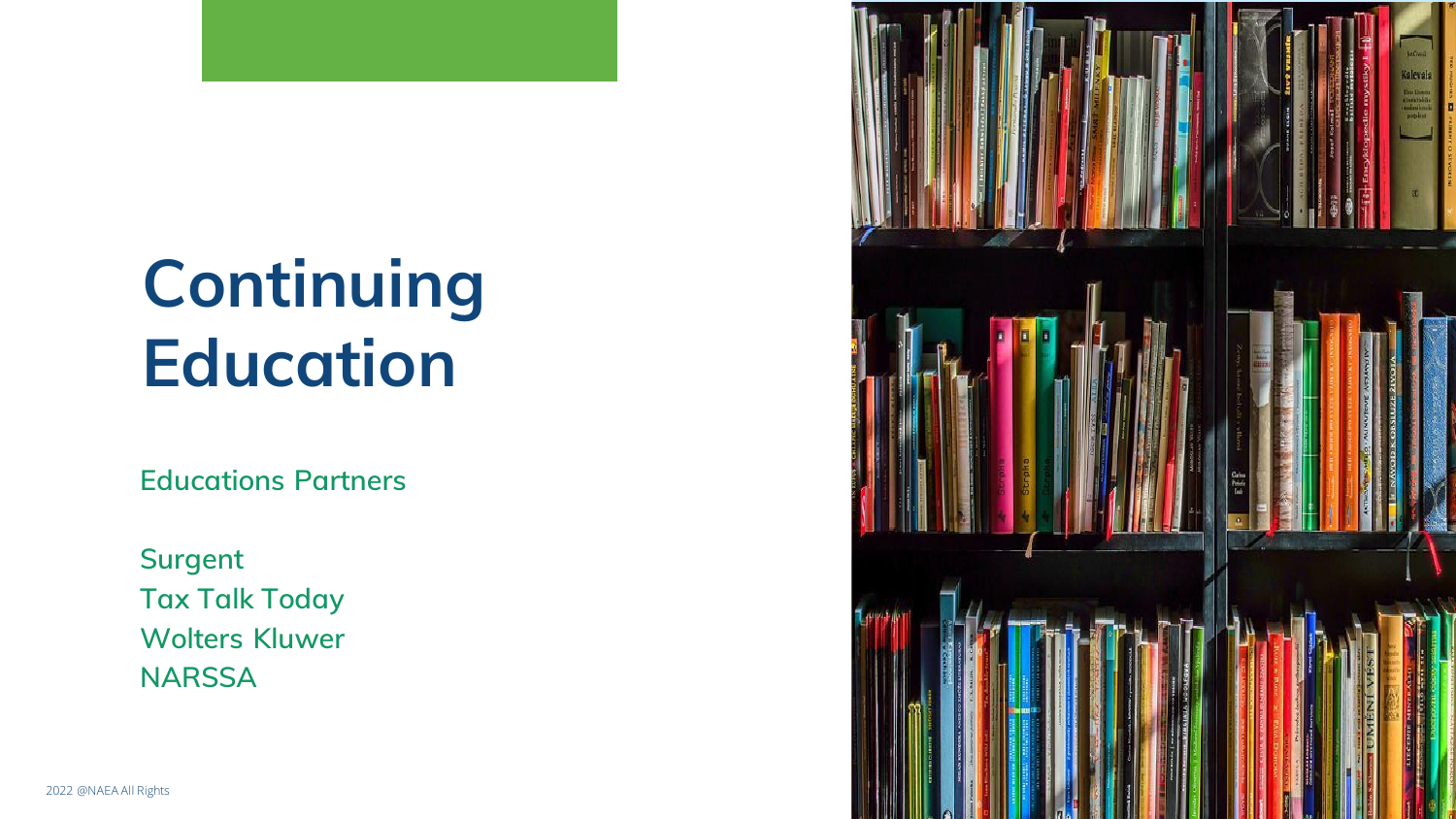### Members Benefits





#### **NAEA 50th Commemorative Store**

Grab your 50<sup>th</sup> anniversary swag and show your EA pride by shopping our company store. From messenger bags and drinkware to dress and casual shirts, we've got your celebration swag here.

hop Nov

**NAEA COLLECTION** 

Member Directory Member WebBoard Member Facebook Group Find a Tax Expert Directory State Affiliate

#### Savings and deals just for you.

Creating the Member Discount Program is our way of welcoming you to the Enrolled Agent community. Whether you are here to advance your knowledge or grow a professional network of tax practitioners, NAEA is committed to ensuring our members get the best discounts on products and services for everyday use.

NAEA has collaborated with generous providers to meet your needs. Take advantage of remarkable deals that will save you more money and improve your daily business operations!

- Commercial Insurances
- Education and Publications
- Travel and Automobile
- Office Supplies
- Technology Services
- Package Delivery Service
- Human Resource Service
- Apparel Service





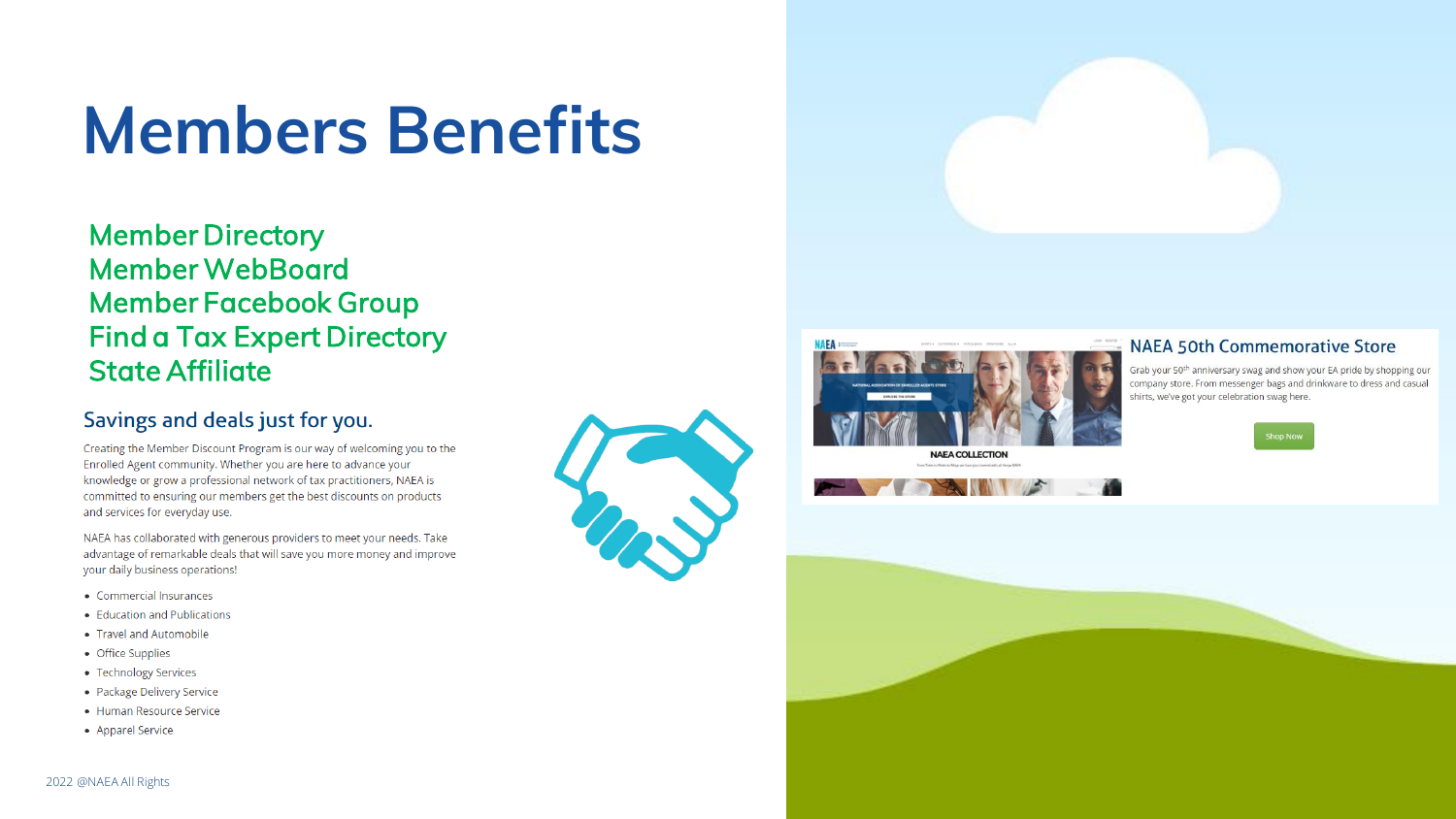# FAQs

### answers.

Welcome to NAEA's Frequently Asked Questions page designed to address a variety of questions related to NAEA education programs, requirements for membership, access to resources and benefits and other topics you may find useful. If you still have a question, please send an email to info@naea.org.



<https://www.naea.org/about-naea/faq/>

#### You've got questions. We've got

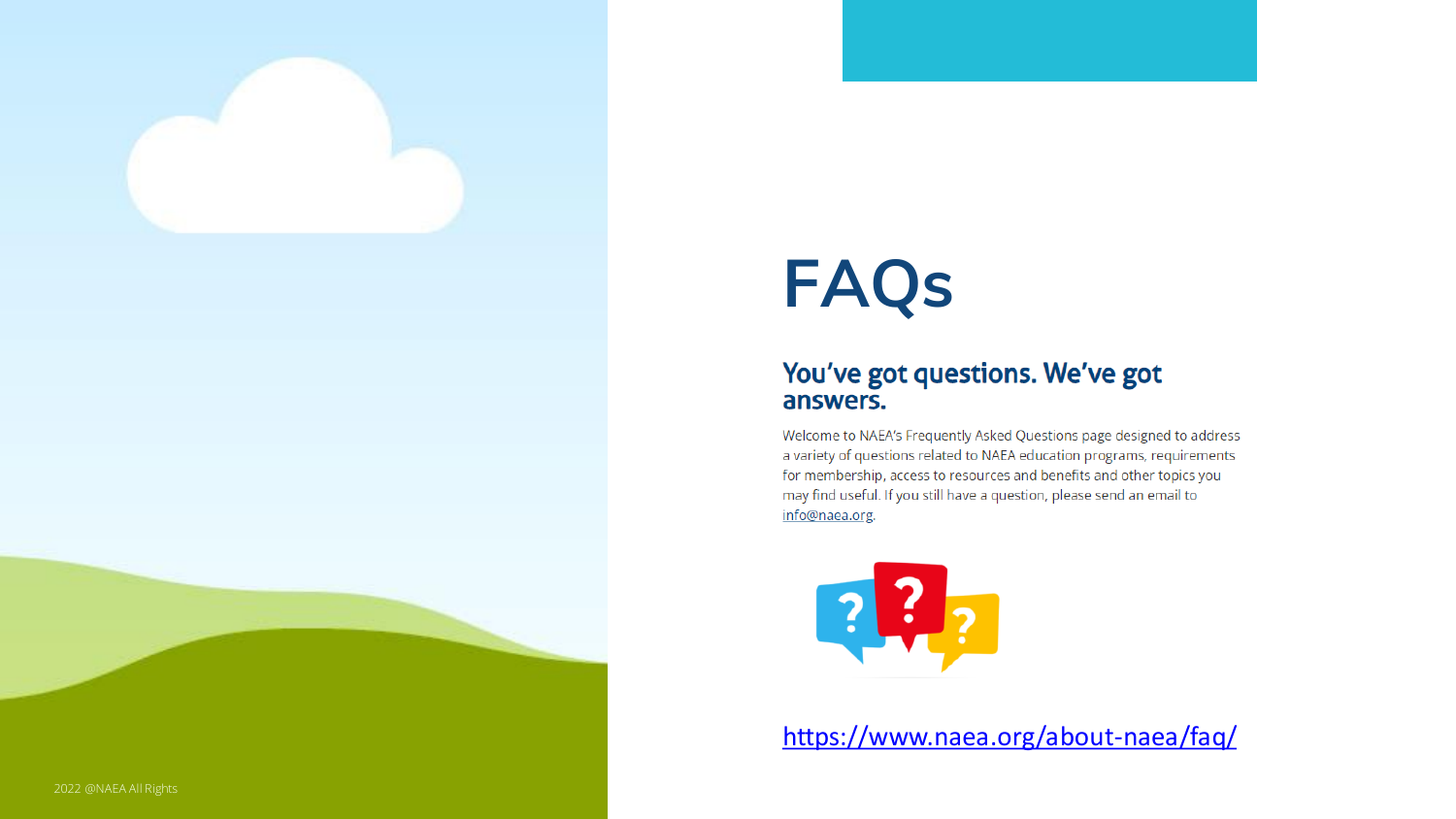### NAEA Contacts

Kelli Comegys, Director of Membership [kcomegys@naea.org](mailto:kcomegys@naea.org)

Allison Tune, Membership Manager [atune@naea.org](mailto:atune@naea.org)

Cassie Renshaw, Membership Coordinator [crenshaw@naea.org](mailto:crenshaw@naea.org)



Erin Mosher, Director of Education & Events [emosher@naea.org](mailto:kcomegys@naea.org)

Keely Daugherty, Education & Events Manager [kdaugherty@naea.org](mailto:atune@naea.org)

Membership Services [membership@naea.org](mailto:membership@naea.org) Education [education@naea.org](mailto:education@naea.org)